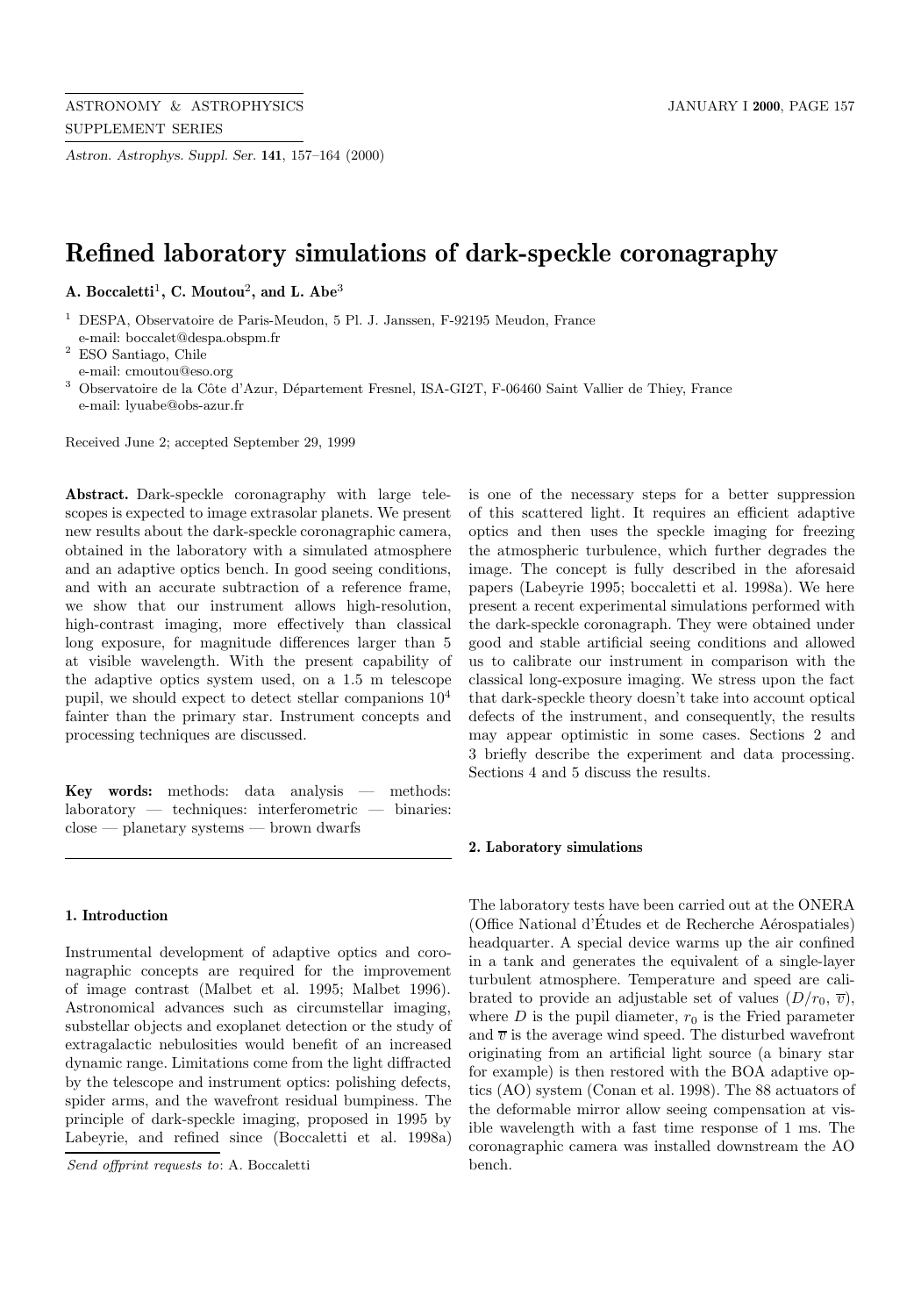## 2.1. The coronagraph

The coronagraphic instrument has already been described in detail in Boccaletti et al. (1998b). Here, additional care was taken for the design of the apodizing device, the Lyot stop, located in the relayed pupil. For a more efficient cancellation of the diffracted light, this stop has to overlap the pupil image, including its central obscuration and the supporting spider, having 3 arms at 120◦. Three stops with different sizes and shapes were made by F. Gex and her collaborators, at the Observatoire de Paris. We have selected, with both computer simulations and laboratory tests, the most efficient stop for suppressing diffracted light. With such a Lyot stop, the dark region defined by the mask in the coronagraphic images is no longer visible and an attenuated image of the Airy peak tends to appear at the center, with an intensity similar to the speckle field (see Figs. 2, 3 and 4).

Some of the limiting factors for the Lyot coronagraph (Lyot 1939) come from inaccurate adjustment of the two main instrument components: the Lyot mask and the Lyot stop. Setting up is made even harder when working on faint objects. In order to understand some misadjustement effects such as alignment defects or longitudinal misplacement of the coronograph's elements, one of us (L.A.) has developed a numerical model of the optical set-up including not only the coronagraph itself, but also the partial correction of the AO and the detector. As explained before, the Lyot stop tends to concentrate some of the remaining light into a central peak in the coronagraphic plane. Simulations have shown that a misalignment error for the stop exceeding 15% of its diameter results in a nearly total extinction (90%) of the central peak. Some experimental images also provided evidence of alignment drift. Further studies should allow a more accurate testing of such effects, for providing a reproducible setup of the instrument.

The coronagraphic frames are imaged on the detector with a high magnification  $(f/976)$  to achieve a fine sampling of 153 pixels per speckle area.

A Wynne device (Wynne 1979) has been included in the coronagraph to compensate the speckle chromatism as needed for dark-speckle observations with enough spectral bandwidth. The Wynne corrector, previously tested in a telescope run (Boccaletti et al. 1998b), provides a quasi-achromatic Airy pattern on a wide spectral band  $(650 - 850$  nm).

The Lyot mask diameter is  $5.16\lambda/D$  (about 3 Airy radii) and the angular distance between the primary and the companion is  $7.63\lambda/D$ .

#### 2.2. Data acquisition system

The photon-counting camera CP20+ is an updated version of the CP20 (Abe et al. 1998), which was used on a previous observing run in October 1997 (Boccaletti et al. 1998b). This system is divided into three main components: the camera itself, the photon centroiding electronics and the real-time data acquisition computer.

The camera allows single photo-event detection and a very low dark count: less than 10 photons per 20 ms exposure, which corresponds to approximately  $5 \times 10^{-4}$  photon/s/pixel for 50  $\mu$ m pixels at  $-20^{\circ}$ C.

Even though the centroiding electronics was limited to a reliable limit of 50 000 photons/s (1 000 photons per 20 ms short exposure), the low flux we were dealing with, allowed us to use the real-time facilities of the system such as live integration and display. The data files, recorded with CP20+, contain space-time coordinates of photoevents.

#### **3. Data reduction**

## 3.1. Data processing

A code, written in C language to analyse the photon coordinates delivered by the camera, generates two kinds of data set:

- **–** the long exposure image, obtained by co-adding the frames (mapping of single photon events);
- **–** the dark-speckle image, obtained by mapping the zerophoton events on each frame before co-adding them to generate a negative "cleaned image".

The zero-photon occurrence denotes a lack of light, and therefore the "cleaned image" is presented in negative form.

Labeyrie (1995) and Boccaletti et al. (1998a, 1998b) have explained how the dark-speckle method improves the detection of faint structures. It requires fine sampling to achieve very low light level detection with an optimal value given in Boccaletti et al. (1998a):

$$
j = 0.62 \frac{R}{G} \tag{1}
$$

where  $j$  is the number of pixel per speckle area,  $R$  the star/planet brightness ratio, G the star/halo brightness ratio, referred to as the adaptive optics gain by Angel (1994). The ratio  $R/G$  is therefore the relevant parameter for imaging faint companions. For a companion 10 times fainter than the average speckled halo, a sampling of 6.2 pixels/speckle area is needed. The fainter the companion, the finer the sampling needed.

To adjust the sampling with respect to the ratio  $R/G$ , the zero-photon events counting can be made on "big" pixels containing  $2 \times 2$  or  $4 \times 4$  physical pixels. A zero-photon event is recorded if the photon count is strictly zero in this group of physical pixels. This process is more efficient than box averaging in this context, and thus enables to change the pixel sampling on dark-speckle images. Since the detector has near zero read-out noise, the signal to noise ratio is not degraded through this operation.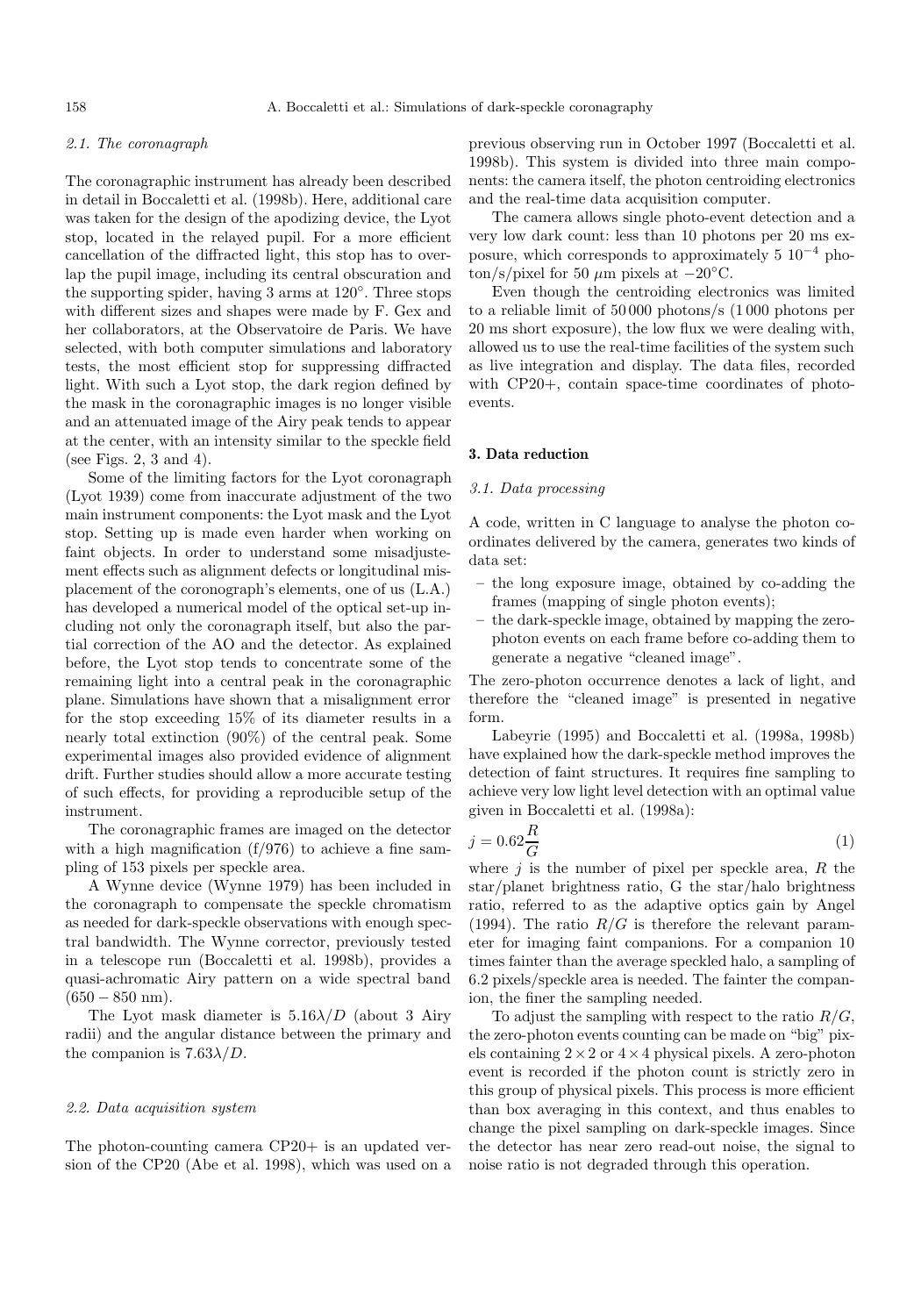The initial sampling on the camera was therefore set fine enough to allow such grouping of pixels. Diluting the photon rate also prevents the camera saturation. To avoid a significant loss of resolution, the groups are kept smaller than  $4 \times 4$  pixels. With  $1 \times 1$ ,  $2 \times 2$  and  $4 \times 4$  pixels/group, the sampling is then respectively 153, 38.3 and 9.5 pixels/speckle area. The latter is very close to the Shannon sampling.

The final images are still dominated by the fixed residual speckles, as mentioned in Boccaletti et al. (1998b). These static defects originate in fixed aberrations and from the residual amplitude pattern on the pupil (spider for instance). The coronagraphic images of the binary and the reference stars are recentered and scaled in intensity for subtracting this residual speckle pattern, on both the longexposure and the dark-speckle image. The map subtraction is quite efficient far from the central star but becomes less effective near the mask, where speckles can be brighter than the hidden companion.

No attempt was made to correct flat-field and darkcurrent, since they can be neglected at first order, with such a photon-counting camera.

## 3.2. Data interpretation

We describe hereafter, how estimates of the primary/secondary intensity ratio, the AO gain, and signal-to-noise ratios were derived.

### 3.2.1. The intensity ratio

The intensity ratio was measured on the long exposure by integrating the pixel intensities on an area S encircling the 1<sup>st</sup> bright ring of the Airy pattern, as follows:

$$
R = \int_{S} \frac{I_{*}(x - x_{0}, y - y_{0})}{I_{*}(x - x_{c}, y - y_{c}) - I_{\text{ref}}(x - x_{c}, y - y_{c})} dxdy \quad (2)
$$

where  $I_*$  is the intensity distribution of the binary star with  $(x_0, y_0)$  and  $(x_c, y_c)$  the Airy peak coordinates of respectively the primary star and the companion.  $I_{ref}$  is the intensity distribution of the reference star (scaled in intensity to the binary star) and describes the contribution of the star's diffracted halo at the companion location.

 $I_*(x - x_0, y - y_0)$  is measured on off-axis image where the primary star Airy peak remains visible while  $I_*(x-x_{\rm c}, y-y_{\rm c})$  and  $I_{\rm ref}(x-x_{\rm c}, y-y_{\rm c})$  are measured on the on-axis coronagraphic images.

The subtraction of the PSF halo  $(I_{ref})$ , measured on the reference star, is needed for accurate brightness ratio measurement, since in most cases the star halo intensity is brighter than the companion itself.

The photometric accuracy with the photon-counting camera is rather poor, owing to the imperfect photoncentroiding (Thiébaut 1994) achieved by the electronics. The photometric accuracy achieved this way is about 0.2 magnitude.

**Fig. 1.** Coronagraphic image profiles showing the peak (respectively the dip) of the companion at position  $x = 124$ . Long exposure (solid line) and dark-speckle image with  $1 \times 1$ pixel/group (dashed line) are stricly equivalent but displayed differently, as indicated in Sect. 3.2.3. The long exposure has positive value with 0 minima, while the dark-speckle exposure is presented in negative form with a maximum value equal to the total number of frames. The dotted line shows similar darkspeckle analysis processed with a  $2 \times 2$  binning. The SNR is significantly improved

3.2.2. The AO gain

The AO gain  $(G)$  is defined by Angel (1994) as the ratio of the star's Airy peak intensity to the speckled halo intensity.  $G$  is thus an estimator of the residual scattered light, and improves with the AO performance. Since the halo is smoothed on the long exposure, an accurate estimate of the average gain can be obtained at the companion's location using the expression:

$$
G = \int_{S'} \frac{I_*(x - x_0, y - y_0)}{I_{\text{ref}}(x - x_c, y - y_c)} dxdy.
$$
 (3)

Here, the integration is performed over speckle area  $(S')$ .

With the BOA adaptive optics, under good seeing conditions and with moderate pupil diameter (see Sect. 4), it is therefore possible to reach a gain of about  $100 - 200$ at the companion location  $(7.6\lambda/D)$  from the Airy peak). A companion about 5 magnitudes fainter than the star will thus be easily detected in a long exposure on which the speckled halo is smoothed to this intensity level  $(G)$ . A dark-speckle analysis imaging is therefore required to improve the detection of fainter companions  $(\Delta m > 5)$ .

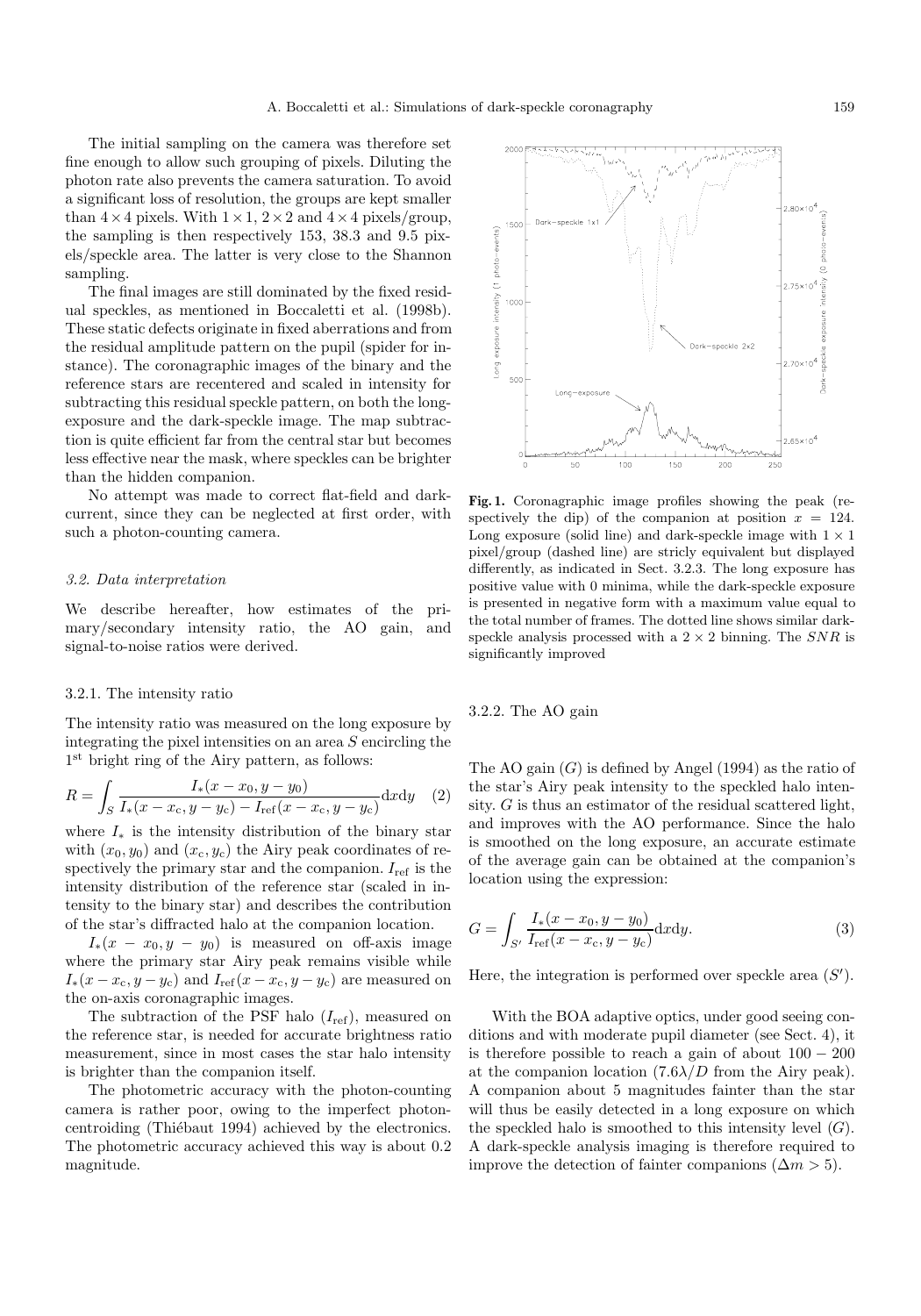

**Fig. 2.** Sample 1: Coronagraphic image of the binary **a**) and subtraction with a reference star **b**) for the sampling of  $4 \times 4$ pixels/group, maximizing the SNR. The brightness ratio between the primary and the companion (arrow) is 6.4 magnitudes. Here, the subtraction is almost perfect

**Table 1.** Parameters measured on long exposure, (sample 1)

|                              | $\Delta m$ |  | $G$ $SNR_1$ $SNRth_1$ $SNR_e$ |       |
|------------------------------|------------|--|-------------------------------|-------|
| Long exposure $6.4$ 155 87.9 |            |  | 53.9                          | -27.7 |
| 1 photo-event                |            |  |                               |       |

**Table 2.** Dark-speckle SNR, (sample 1)

| Sampling               | $SNR_{ds}$               | $SNRth_{ds}$ | $SNRsc_{ds}$             | $SNR_{\sigma}$ |
|------------------------|--------------------------|--------------|--------------------------|----------------|
| $1 \times 1$ pix/group | 6.8                      | 31.7         | 78.0                     | 28.9           |
| $2 \times 2$ pix/group | 30.2                     | 59.4         | 175.3                    | 51.7           |
| $4 \times 4$ pix/group | 107.3                    | 97.4         | 314.8                    | 80.8           |
| Theoritical            | $\overline{\phantom{0}}$ | 134.6        | $\overline{\phantom{0}}$ |                |

#### 3.2.3. The signal-to-noise ratio

Theoretical expressions of the signal-to-noise ratio SNR are:

$$
SNR_1 = \frac{G}{R}\sqrt{\frac{T}{t}}
$$
\n<sup>(4)</sup>

for the long exposure (Angel 1994), and:

$$
SNR_{\text{ds}-j} = \frac{N_*}{R} \sqrt{\frac{tT}{j + \frac{tN_*}{G}}} \tag{5}
$$

for the dark-speckle exposure (Boccaletti et al. 1998a). Where  $T$  is the total integration time,  $t$  the short exposure time or the speckle lifetime in second unit,  $j$  the sampling parameter (pixels/speckle area) and  $N_*$  the photon rate of the star (photons/s).

Once the pixels are grouped in  $1 \times 1$ ,  $2 \times 2$  or  $4 \times 4$ pixels on the dark-speckle exposure, 3 different  $SNR_{ds}$ can be evaluated.

The goal of these laboratory tests was to assess the validity of the dark-speckle model (Boccaletti et al. 1998a), and therefore only the local noise was considered to derive the SNR. Since it does not take into account the residual speckle noise due to static aberrations, this process leads obviously to an optimistic SNR, but more consistent with theoretical expressions.

At the companion location, the SNR is measured over a speckle area  $(S')$ , on both the long exposure and the dark-speckle image, according to the following relation:

$$
SNR = \int_{S'} \frac{|I_{\rm ref}(x - x_{\rm c}, y - y_{\rm c}) - I_{\ast}(x - x_{\rm c}, y - y_{\rm c})|}{\sqrt{I_{\rm ref}(x - x_{\rm c}, y - y_{\rm c})}} dx dy \quad (6)
$$

 $I_*(x-x_c, y-y_c)$  and  $I_{ref}(x-x_c, y-y_c)$  represent the 1 or 0-photon events count respectively with and without companion.

As explained hereabove, the intensity of the companion's Airy peak on the binary star, is compared to the residual intensity at the same location on the reference star. The noise originating from static aberrations is thus not accounted in the SNR calculation, and a realistic comparison with the model becomes possible.

At this point, it is possible to compare measured  $(Eq. 6)$  and expected  $SNR$  (Eqs. 4 and 5), separately for the long exposure and the dark-speckle exposure. But the direct comparison of the dark-speckle and the long exposure efficiency is not straightforward. The long exposure has positive values and 0 minima while the dark-speckle image is presented in negative form with a maximum value equal to the total number of frames (Fig. 1). Therefore, dark-speckle images  $(I_{ds}$  in Eq. (7)) have to be scaled to the long exposure, with the following expression:

$$
Iscaledds = max(Ids) - Ids
$$
 (7)

Once  $SNR_{ds}$  is re-calculated on the dark-speckle scaled image, both  $SNR_1$  and  $SNR_{ds}$  can be accurately compared (Sect. 4). As mentioned above, the photon-counting camera provides only the 0 and 1-photon events. The long exposure  $SNR_1$  and the dark-speckle  $SNR_{ds-1}$ , obtained with the finest sampling, are therefore strictly equivalent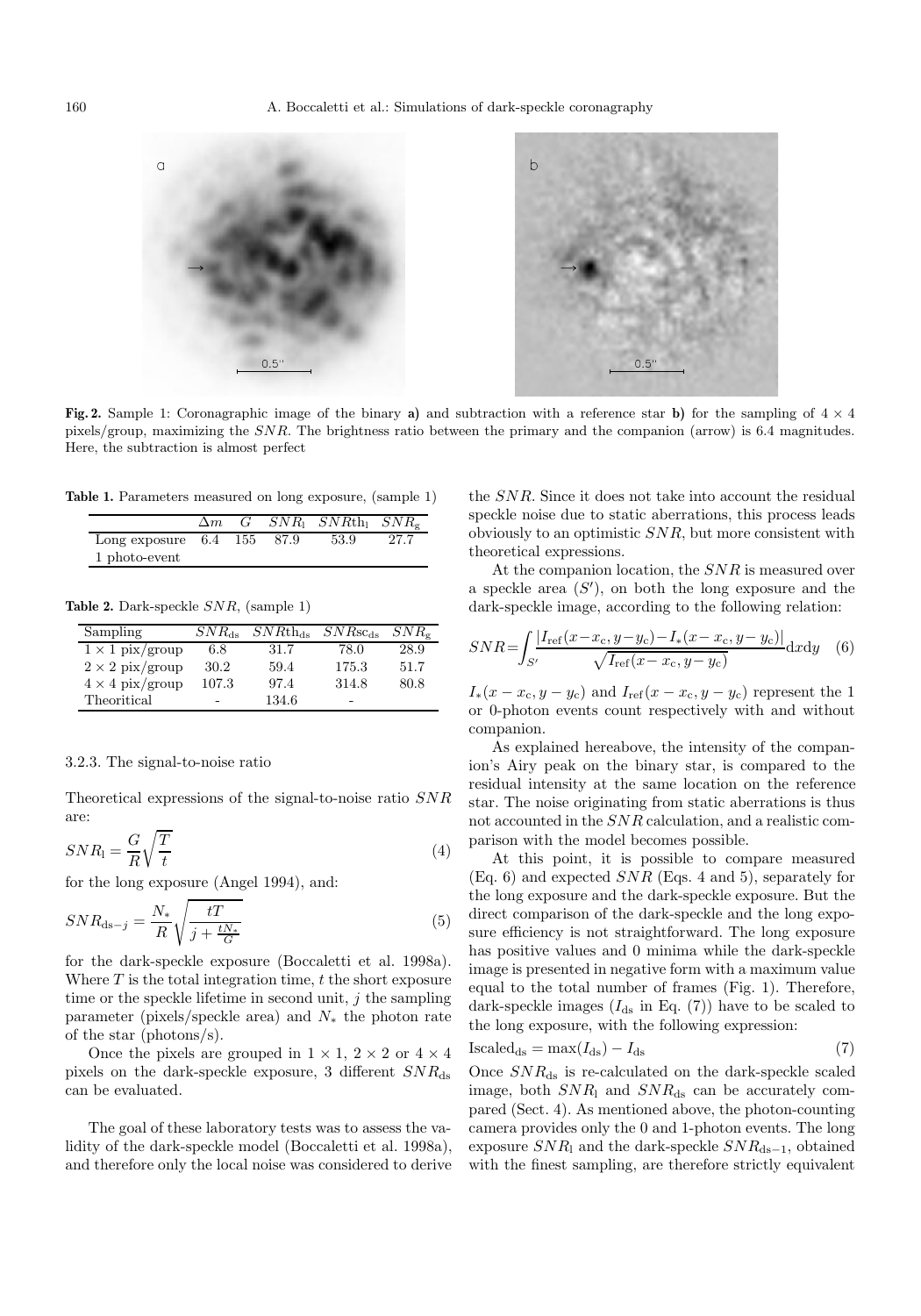



**Fig. 3.** Sample 2: Coronagraphic image of the binary **a**) and subtraction with a reference star **b**) for the sampling of  $4 \times 4$ pixels/group, maximizing the SNR. The brightness ratio between the primary and the companion (arrow) is 7.3 magnitudes

**Table 3.** Parameters measured on long exposure, (sample 2)

|               | $\Delta m$ |     | $SNR_1$ | $SNRth_1$ | $SNR_{\rm g}$ |
|---------------|------------|-----|---------|-----------|---------------|
| Long exposure | 7.3        | 172 | 55.9    | 39.4      | 21.3          |
| 1 photo-event |            |     |         |           |               |

**Table 4.** Dark-speckle SNR, (sample 2)

| Sampling               | $SNR_{ds}$ | $SNRth_{ds}$ | $SNRsc_{ds}$ | $SNR_{\rm g}$ |
|------------------------|------------|--------------|--------------|---------------|
| $1 \times 1$ pix/group | 3.1        | 16.5         | 37.3         | 20.7          |
| $2 \times 2$ pix/group | 16.8       | 31.6         | 104.7        | 38.0          |
| $4 \times 4$ pix/group | 62.2       | 54.1         | 196.5        | 48.5          |
| Theoritical            |            | 71.9         | -            |               |

when properly scaled. However, the dark-speckle imaging outperforms long exposure for pixel sampling of 38.3 and 9.5 pixels/speckle.

## **4. Results**

For each data set we produce a coronagraphic image of the binary star and the subtraction process obtained with a sampling parameter of 9.5 pixels/speckle area  $(4 \times 4)$  pixels per group). In these samples, the optimal sampling is always smaller than the camera pixel sampling since the  $R/G$  value is less than 10 and therefore maximal  $SNR$  is actually achieved at 9.5 pixels/speckle area. However, for fainter companions  $(R/G \gg 10)$  a finer sampling would be required,together with more short exposures.

For each sample, we also give 2 tables. The  $1<sup>st</sup>$  table presents the parameter infered from the long exposure, namely the brightness ratio, the AO gain  $(G)$ , and compares the measured  $SNR$  ( $SNR_1$ ) with expected value from Eq. (4)  $(SNRth_1)$ . The 2<sup>nd</sup> table is then related to the dark-speckle process. The  $1<sup>st</sup>$  row gives the  $SNR$  calculated on the negative "cleaned image", for each available samplings. A theoretical estimate is presented in the 2<sup>nd</sup>

row ( $SNRth_{ds}$ ). The 3<sup>rd</sup> row gives the dark-speckle  $SNR$ after scaling  $(SNRs_{\text{cds}})$  for an accurate comparison of the long-exposure and dark-speckle images (Eq. (7)).

In addition, we have computed a more realistic signal to noise ratio including the global noise  $(SNR_{\rm g})$  on the subtracted images, namely the noise originating from the fixed speckle pattern.  $SNR<sub>g</sub>$  has to be compared with  $SNR_1$  and  $SNRsc_{ds}$  respectively in tables related to the long exposure (Tables 1, 3, 5) and tables related to the dark-speckle exposure (Tables 2, 4, 6). The SNR obtained this way is considerably lower than other evaluated SNRs.

The samples presented hereafter have been obtained under moderately good seeing conditions:  $D/r_0 = 8.8$  at 0.65  $\mu$ m and  $\overline{v} = 0.39$  m/s for a 100 mm pupil ( $\equiv 5.9$  m/s for a 1.5 m pupil). Depending on the room temperature regulation,  $r_0$  ranges from 16 cm to 18 cm if scaled to a 1.5 m pupil.

In the following, we present the most relevant samples obtained in this laboratory simulation.

# 4.1. Sample 1

The first sample shows a companion 6.4 magnitudes fainter than the primary (Fig. 2). Binary star and reference star images were respectively reconstructed from 16143 and 6818 frames, each containing approximately 300 photon events. At this level, the brightest speckle can be saturated, but the companion, which is 2.4 times fainter than the average halo, is not affected. This saturation naturally decreases the halo/companion intensity ratio and may explain the discrepancy between measured and expected SNR in long exposures (Table 1). The  $SNR_1$  is indeed 63% higher than the expected value. No such behaviour was observed in sample 3 where the photon rate is lower than 170 ph/frame. Also, since only the single photon events are exploited, the CP20 frames differ from a CCD long exposure which can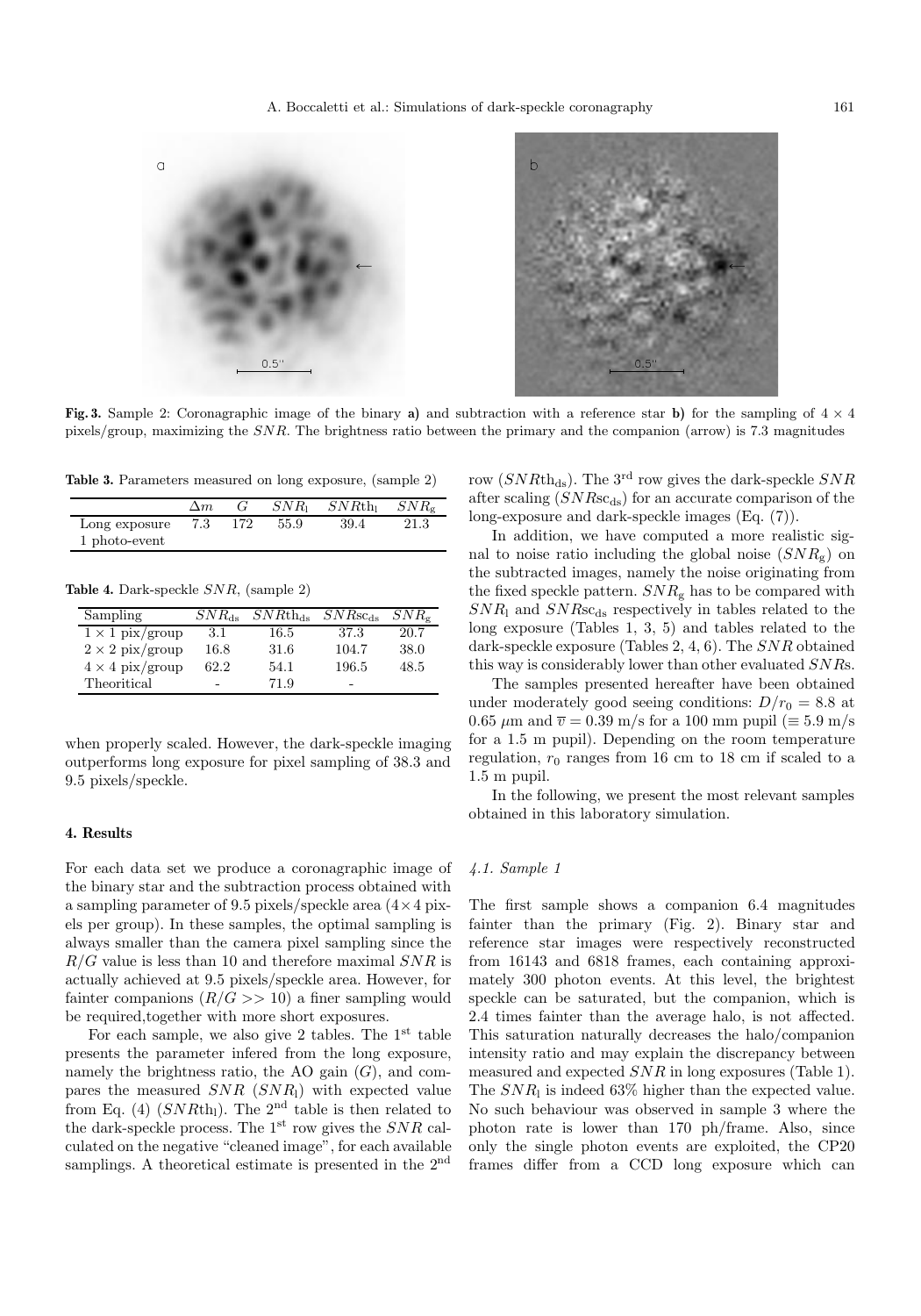

**Fig. 4.** Sample 3: Coronagraphic image of the binary **a**) and subtraction with a reference star **b**) for the sampling of  $4 \times 4$ pixels/group, maximizing the SNR. The brightness ratio between the primary and the companion (arrow) is 7.8 magnitudes

**Table 5.** Parameters measured on long exposure, (sample 3)

|                                                 | G<br>$\Delta m$   | $SNR_1$      | $SNRth_1$    | $SNR_{\rm g}$ |
|-------------------------------------------------|-------------------|--------------|--------------|---------------|
| Long exposure                                   | 7.8<br>190        | 27.7         | 37.2         | 6.2           |
| 1 photo-event                                   |                   |              |              |               |
|                                                 |                   |              |              |               |
| <b>Table 6.</b> Dark-speckle $SNR$ , (sample 3) |                   |              |              |               |
| Sampling                                        | $SNR_{\text{ds}}$ | $SNRth_{ds}$ | $SNRsc_{ds}$ | $SNR_{\rm g}$ |
| $1 \times 1$ pix/group                          | 1.6               | 7.7          | 27.7         | 6.2           |
| $2 \times 2$ pix/group                          | 4.6               | 15.0         | 37.9         | 9.5           |
| $4 \times 4$ pix/group                          | 18.0              | 27.5         | 76.2         | 8.5           |

contribute to this discrepancy. In addition, the measured and expected dark-speckle SNR (Table 2) are consistent, at least for the  $4 \times 4$  pixels binning  $(SNR_{ds} = 107.3,$  $SNRth_{ds} = 97.4$ , and it suggests that the discrepancy mentionned hereabove, does not result from an overestimated intensity ratio. Indeed, dark-speckle images are not affected by the saturation.

Once the dark-speckle image is scaled to the long exposure, the SNR obtained for both data with the finest sampling  $(1 \times 1$  pixel/group) are almost similar  $(SNR_1 = 87.9,$  $SNRsc_{ds} = 78$ . Nevertheless, the best  $SNR$  calculated in the dark-speckle image with  $4 \times 4$  pixels/group, reaches 315, which is considerably higher than for the long exposure. A more realistic value  $(SNR_g = 80.8)$  is computed, including the global residual speckle noise in the coronagraphic image.

# 4.2. Sample 2

The sample 2 illustrates the detection of a fainter companion ( $\Delta m = 7.3$ ) almost 5 times fainter than the average halo, after an integration of 38977 frames with a photon rate of 245 ph/frame (Fig. 3). On the dark-speckle image (Table 4) with  $1 \times 1$  pixel/group, the companion is almost undetectable and the measured  $SNR$  ( $SNR_{ds} = 3.1$ )



**Fig. 5.**  $\chi^2$  map obtained with Fig. 4b and a Gaussian shape to enhance the contrast of the companion. Companion's location is given by the minimum of  $\chi^2$  (arrow)

is lower than its theoretical value  $(SNRth_{ds} = 16.5)$ . After correct scaling of the dark-speckle image, the SNR (37.3) becomes closer to one obtained in the long exposure (55.9). Measured dark-speckle SNR approaches its expected value near the optimal sampling  $(SNR_{ds} = 62.2,$  $SNRth_{ds} = 54.1$ . When compared accurately through proper scaling, the dark-speckle SNR is then 3.5 times higher than the long-exposure  $SNR$  (Table 4, third column). From the analysis of the global residual fluctuations in the image, we derive an  $SNR<sub>g</sub> = 48.5$  for the largest sampling.

# 4.3. Sample 3

This is the faintest companion detected in these laboratory tests ( $\Delta m = 7.8$ ). A large number of frames (65856), representing 22 minutes of simulated observing, was required to obtain significant  $SNR$  (Tables 5 and 6). Here again, the measured and theoretical dark-speckle SNR are more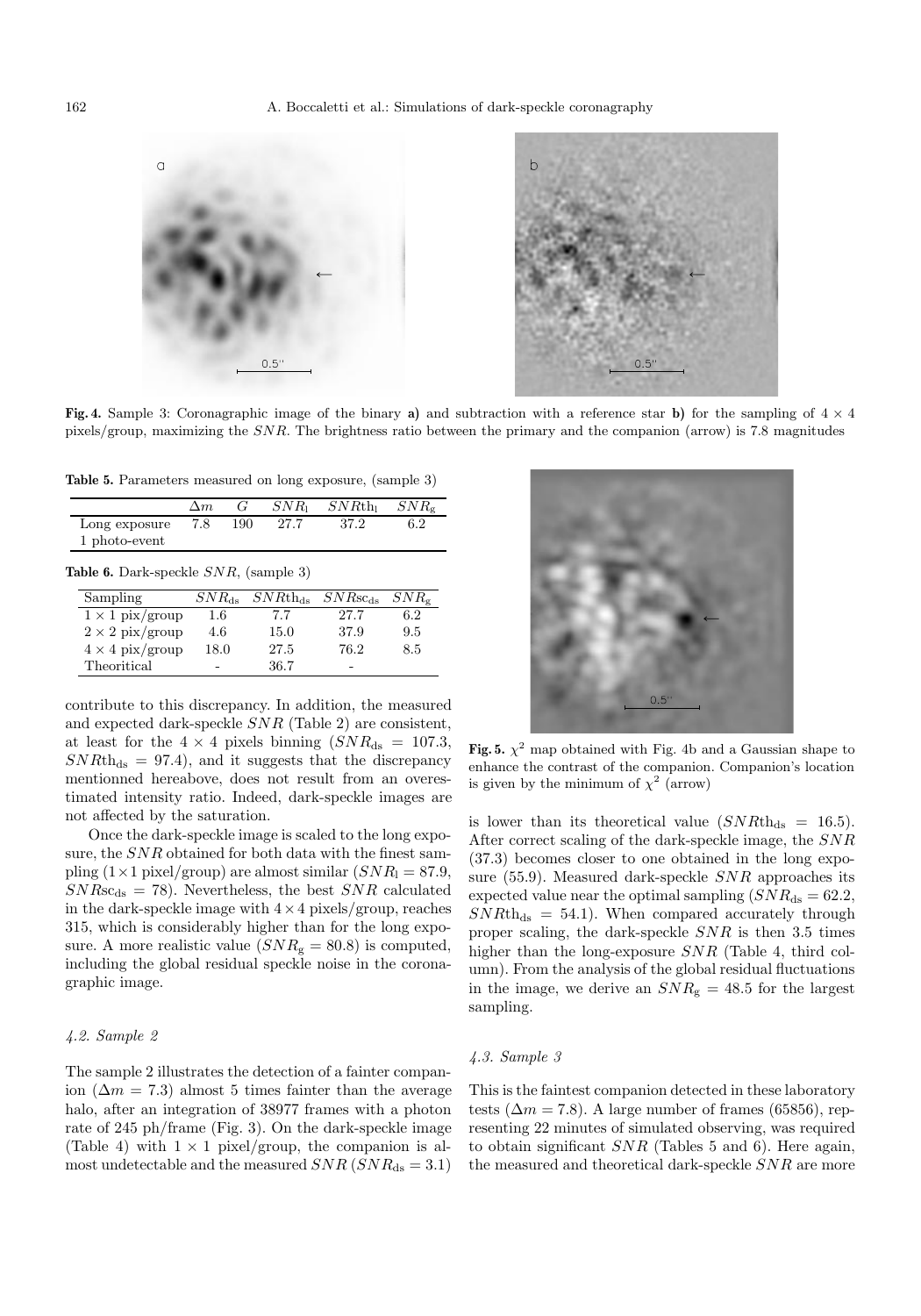similar for a sampling of 9.5 pixels/speckle area. On the subtracted image (Fig. 4) the companion's Airy peak is still not distinguishable from the brighter residual speckles in the coronagraphic field. Nevertheless, as explained in Sect. 3.2.3, to accurately assess the model, the SNR was calculated in accordance with the local noise. We therefore derive an SNR of about 28 for the finest sampling which is relatively high with respect to the residuals in Fig. 4. Taking into account the global residual speckle noise leads to more realistic values ranging between 6.2 and 9.5 depending on the pixel sampling.

The long exposure  $SNR$  is close to the value expected from Eq. (4)  $(SNR_1 = 27.7, SNRth_1 = 37.2)$ . For  $2 \times 2$ pixels grouping, we have measured an  $SNR_{ds} = 4.6$  in the dark-speckle image, but a better agreement with theoretical value is achieved with  $4\times4$  pixels/group  $(SNR_{ds} = 18,$  $SNRth_{ds} = 27.5$ . Nevertheless, the scaled dark-speckle image shows that the  $SNR$  is still higher  $(SNRs_{\text{cds}} =$ 76.2). It demonstrates that fainter companions could have been detected in these tests.

To accurately distinguish the companion's Airy peak from brighter residual speckles, a  $\chi^2$  test was carried out on the subtracted image of Fig. 4. At each pixel a  $\chi^2$  value is evaluated between the original data and a Gaussian shape, the width of which is constrained by the resolution. Fixed speckles are assumed differents in size and shape from a perfect Airy peak and are therefore efficiently removed with a  $\chi^2$  test which has been found better than a simple correlation. The gaussian's amplitude is chosen to minimize the global minimum of the  $\chi^2$  map indicating the location of the companion. Features such as companions close to a Gaussian shape and fainter that fixed speckles, are enhanced by the  $\chi^2$  test. The Fig. 5 shows the result of this process applied on the subtracted image presented in Fig. 4. This refinement is obviously less effective if one of the bright speckle is superimposed to the companion's Airy peak. Also the  $\chi^2$  test is restrained to point-like source.

## **5. Summary of the laboratory tests**

These laboratory simulations were of interest to avoid uncontrollable disturbances arising in real observing variable seeing conditions, clouds, jitter, optical device alignment... Concluding remarks are as follows:

- 1: From a relatively good consistency of the long exposure  $SNR$  with its theoretical expectation (Eq. 4), we have concluded that the AO gain and the intensity ratio have been accurately estimated;
- 2: The measured dark-speckle SNR increases when the sampling approaches its optimal value (Eq. 1) and becomes closer to its theoretical expression (Eq. 5);
- 3: The scaled SNR evaluated for the finest sampling  $(1\times1$  pixel/group) is similar to the long exposure  $SNR$ owing to the duality between 0 and 1-photon events.

When the sampling is reduced, the scaled dark-speckle images clearly outperforms the long exposure;

- 4: The saturation of residual speckles may tend to reduce the contrast of the faint companion;
- 5: Present capabilities are limited by the residual static speckles. For accurate comparison with the dark-speckle model, we did not take into account these defects for the calculation of the SNR. In some conditions (see Sect. 4.3), a shape criterion can remove the brightest residual speckles which differ from a symmetrical Airy peak.

We have reported hereabove the detection of a companion 7 times fainter than the average halo (Sect. 4.3). Regarding the promising results obtained, the study suggests that even fainter companions could be imaged with the present instrument. The instrument sensitivity is derived from the results obtained in sample 3. In the same integration time and seeing conditions, theoretical study based on dark-speckle analysis leads to a limited brightness ratio of about  $\Delta m = 10$ . Taking the global speckle noise into account decreases this limit down to  $\Delta m =$ 8. Nevertheless, it is expected that deeper imaging can be achieved with longer integration and higher photon rate. The detection of substellar companions is currently constrained by fixed patterns on coronagraphic images. Precise map subtraction, dark-speckle analysis and further refinements  $(\chi^2$  test for instance) are required for extracting the faintest levels around stars.

# **6. Prospects and conclusion**

As discussed in Boccaletti et al. (1998b), the sensitivity of dark-speckle imaging is currently limited by the presence of a few fixed speckles in the cleaned image which results from small permanent residual phase errors on the wavefront, escaping correction by the adaptive optics. A local bias in the error signal or actuator response, causing the average phase value to be off-set from zero, generates such fixed speckles which survive the local intensity modulation in the multiple exposures. Subtraction of the cleaned image from a similar image obtained on a reference star improves the darkening, but removing most of the fixed speckles in the first place is highly desirable. In coronagraphic images these defects become dominant.

A possible way of reducing the effect of these fixed aberrations consists in boiling the static speckle pattern. This can be achieved in principle, if offset voltages on the adaptive mirror are randomly modulated around their average value with appropriate amplitude and higher frequencies, the stroke of the actuators being within the range of the AO servo noise. Although such a process smoothes the residual speckles and then increases the average halo intensity on the long exposure, it does not really affect the dark-speckle analysis which remains "not sensitive" to fluctuating speckles.